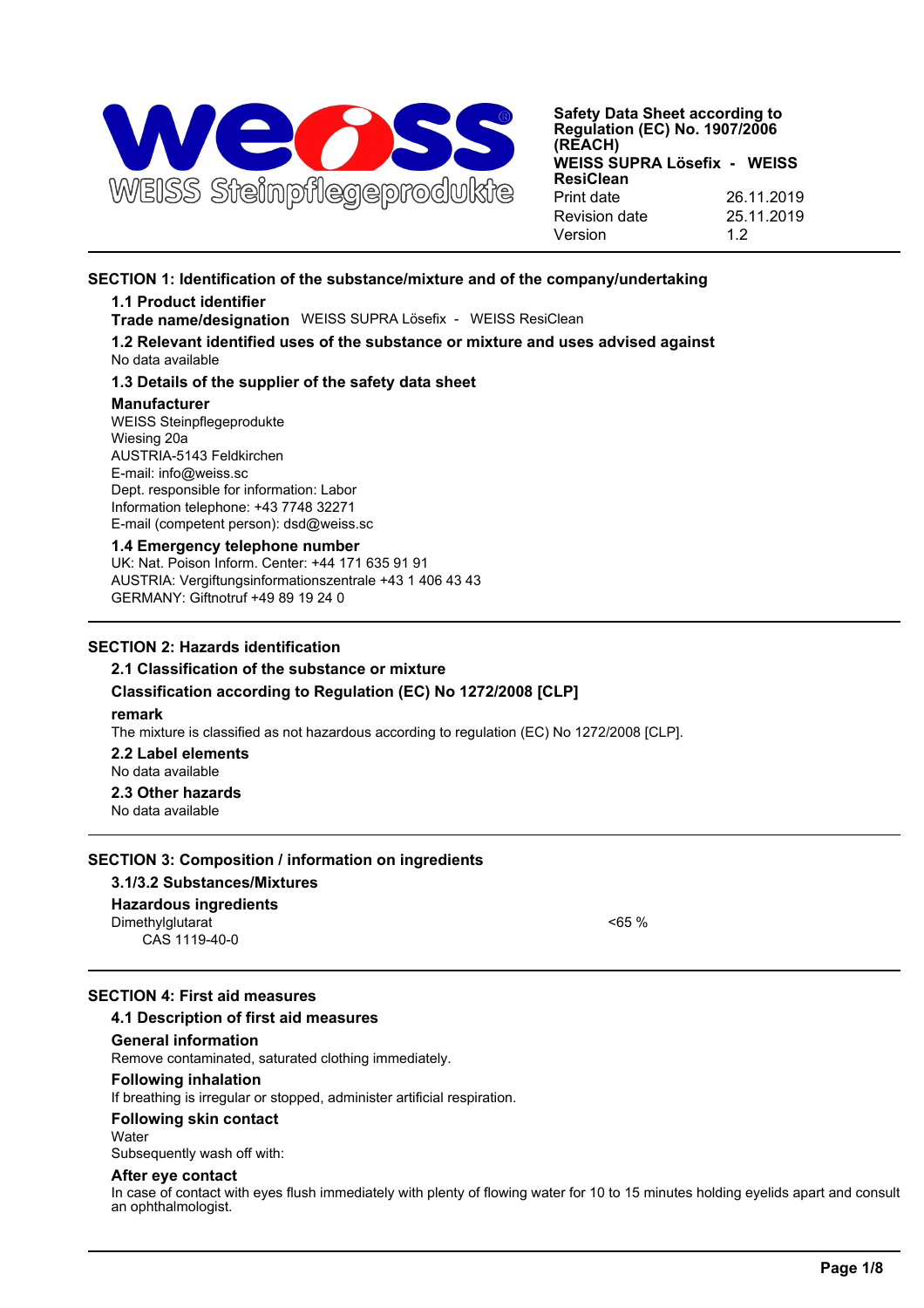

### **After ingestion**

If accidentally swallowed rinse the mouth with plenty of water (only if the person is conscious) and obtain immediate medical attention.

### **4.2 Most important symptoms and effects, both acute and delayed**

### **Effects**

This information is not available.

### **4.3 Indication of any immediate medical attention and special treatment needed**

#### **Notes for the doctor**

This information is not available.

## **SECTION 5: Firefighting measures**

## **5.1 Extinguishing media**

# **Suitable extinguishing media** Extinguishing powder

Sand Water mist Carbon dioxide (CO2)

### **Unsuitable extinguishing media** Full water jet

## **5.2 Special hazards arising from the substance or mixture**

**Hazardous combustion products** Carbon dioxide (CO2) Carbon monoxide

## **5.3 Advice for firefighters**

### **Special protective equipment for firefighters**

In case of fire: Wear self-contained breathing apparatus.

## **SECTION 6: Accidental release measures**

## **6.1 Personal precautions, protective equipment and emergency procedures**

## **For non-emergency personnel**

### **Emergency procedures**

Remove persons to safety.

### **Personal precautions**

Use personal protection equipment.

## **For emergency responders**

### **Personal protection equipment**

Use appropriate respiratory protection. Wear breathing apparatus if exposed to vapours/dusts/aerosols.

### **6.2 Environmental precautions**

Do not allow to enter into surface water or drains.

## **6.3 Methods and material for containment and cleaning up**

### **For containment**

## **Suitable material for taking up**

Sand Universal binder Sawdust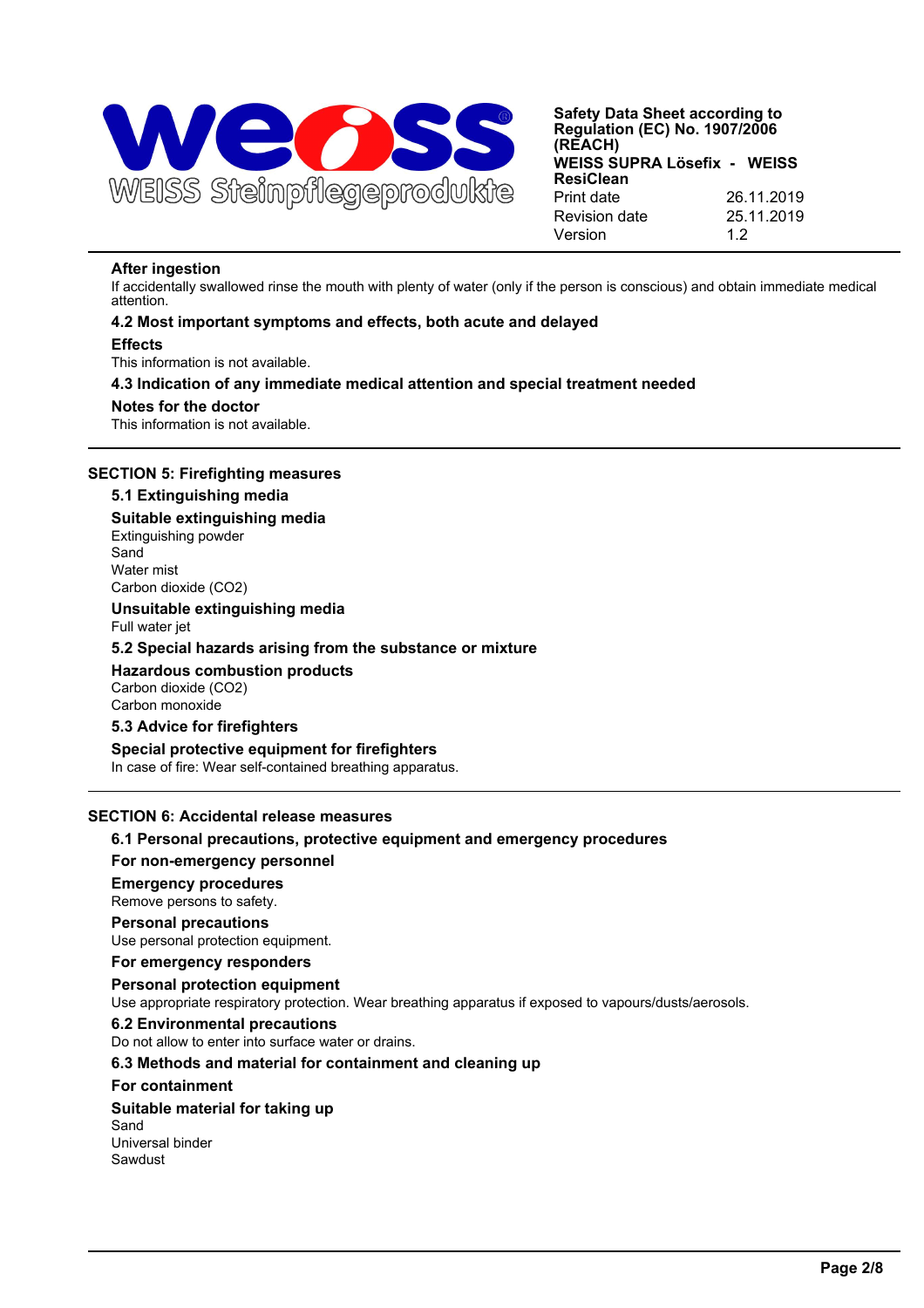

## **For cleaning up**

**Suitable material for diluting or neutralizing Water** 

**6.4 Reference to other sections** Personal protection equipment: see section 8 Safe handling: see section 7 Disposal: see section 13

## **SECTION 7: Handling and storage**

## **7.1 Precautions for safe handling**

## **Advices on general occupational hygiene**

When using do not eat, drink, smoke, sniff. Work in well-ventilated zones or use proper respiratory protection. Wash hands before breaks and after work. Avoid contact with skin, eyes and clothes.

### **Protective measures**

## **Advices on safe handling**

Use only in well-ventilated areas.

## **7.2 Conditions for safe storage, including any incompatibilities**

### **Requirements for storage rooms and vessels**

Keep container tightly closed.

## **Hints on joint storage**

**Materials to avoid**

# Oxidizing agent

**Further information on storage conditions**

Keep locked up and out of reach of children. Keep only in the original container in a cool, well-ventilated place.

# **storage temperature**

**Value** >5 - <25 °C

# **7.3 Specific end use(s)**

No data available

## **SECTION 8: Exposure controls/personal protection**

**8.1 Control parameters DNEL-/PNEC-values DNEL worker DNEL type** inhalative, long-term, local **DNEL value** 8,3 mg/m³ **PNEC PNEC Value** 18 µg/L **PNEC type** aquatic, freshwater **PNEC Value** 1,8 µg/L **PNEC type** aquatic, marine water **PNEC Value** 10 mg/L

## **PNEC type**

sewage treatment plant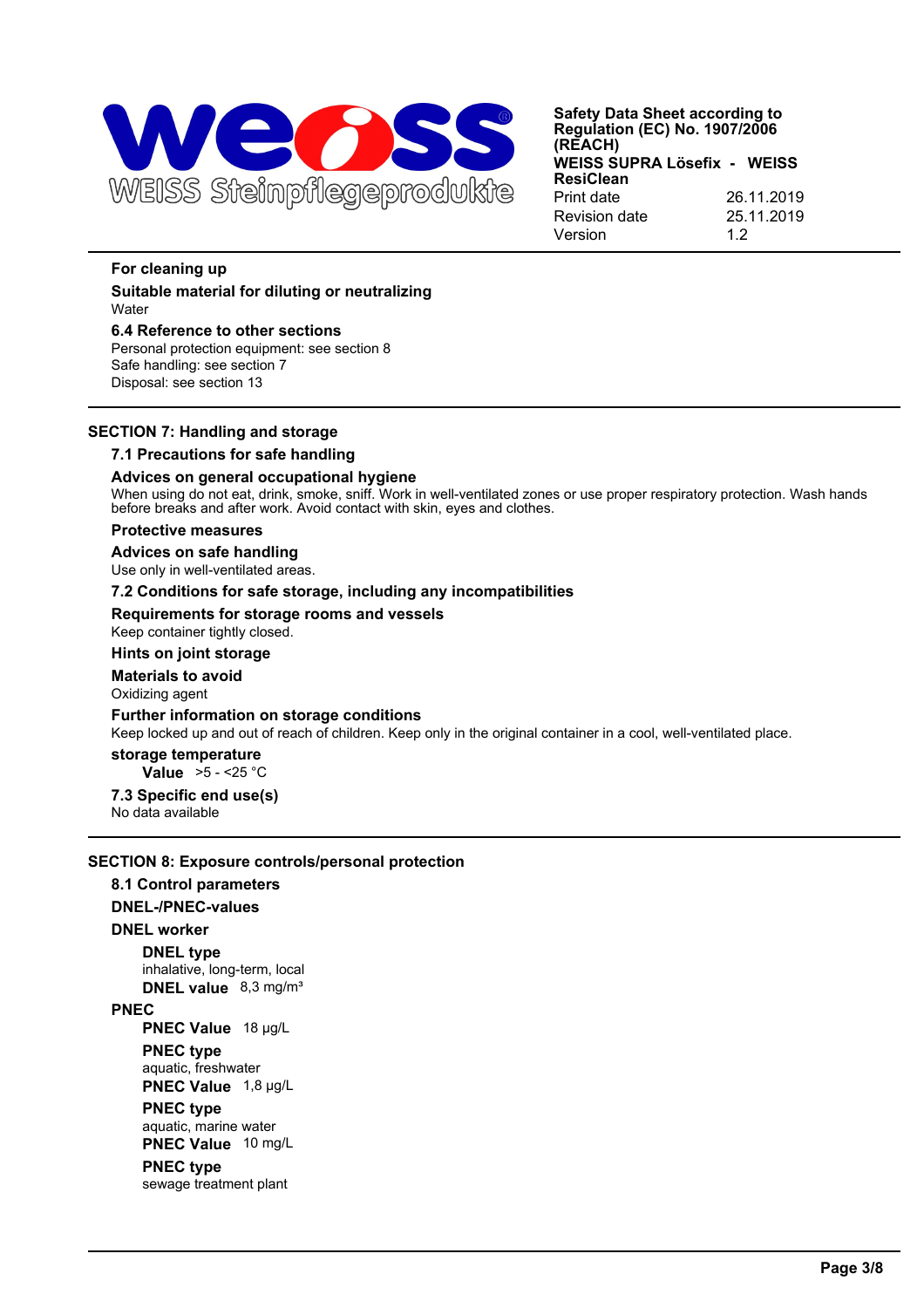

## **8.2 Exposure controls**

### **Appropriate engineering controls**

## **Technical measures to prevent exposure**

Reduce exposure to fume by keeping operating temperatures as low as possible taking into account occupational exposure limits and safe handling temperatures (see Section 7). Where practicable handle within an enclosed process. Alternatively local exhaust ventilation should be considered.

## **Personal protection equipment**

### **Eye/face protection**

**Suitable eye protection**

Eye glasses

**Skin protection**

### **Suitable material**

Butyl caoutchouc (butyl rubber)

### **Breakthrough time (maximum wearing time)** >=8 h

### **Thickness of the glove material**  $>0.5$  mm

### **remark**

The quality of the protective gloves resistant to chemicals must be chosen as a function of the specific working place concentration and quantity of hazardous substances. Breakthrough times and swelling properties of the material must be taken into consideration.

## **Body protection**

**Suitable protective clothing** Chemical protection clothing

### **Respiratory protection**

insufficient ventilation Respiratory protection necessary at: prolonged exposure

## **Suitable respiratory protection apparatus**

Half-face mask (DIN EN 140)

### **remark**

If technical exhaust or ventilation measures are not possible or insufficient, respiratory protection must be worn. Usually no personal respirative protection necessary.

## **SECTION 9: Physical and chemical properties**

## **9.1 Information on basic physical and chemical properties**

**Appearance Physical state** liquid **Colour** translucent **Odour** fruity

|                                         | parameter         | Method - source - remark                  |
|-----------------------------------------|-------------------|-------------------------------------------|
| pH                                      |                   | Data technically impossible to<br>obtain. |
| Melting point/freezing point            | ca.-20 °C         |                                           |
| Initial boiling point and boiling range | $>195 - 225$ °C   |                                           |
| Flash point $(^{\circ}C)$               | =103 $^{\circ}$ C |                                           |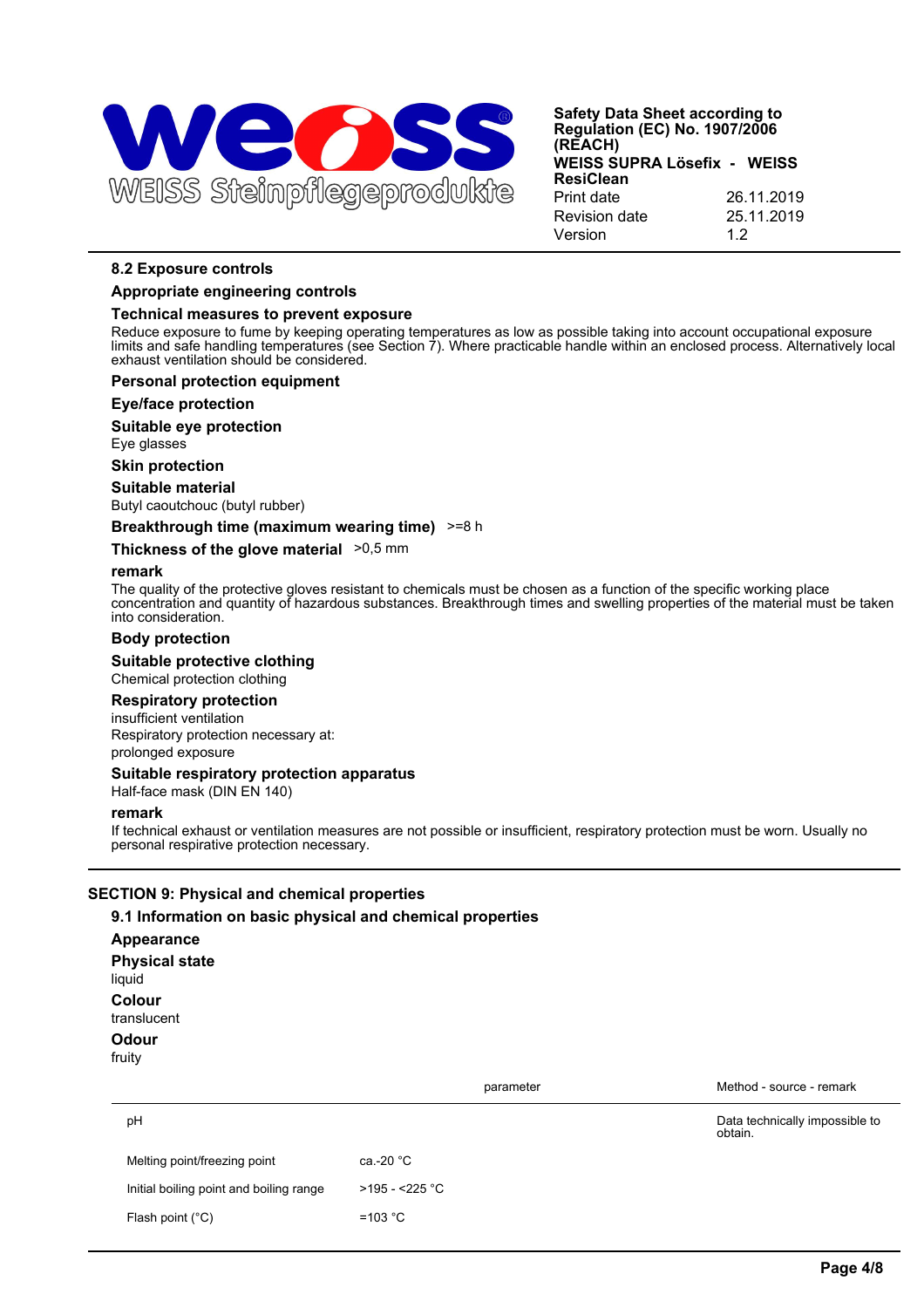

|                                            |                           | parameter         | Method - source - remark |  |
|--------------------------------------------|---------------------------|-------------------|--------------------------|--|
| Evaporation rate                           |                           |                   | not determined           |  |
| flammability                               |                           |                   | not applicable           |  |
| Upper explosion limit                      | <8 Vol-%                  |                   |                          |  |
| lower explosion limit                      | >0,9 Vol-%                |                   |                          |  |
| Vapour pressure                            | 0,08 hPa                  | Temperature 20 °C |                          |  |
| Vapour density                             |                           |                   | not determined           |  |
| Relative density                           | ca.1,09 g/cm <sup>3</sup> | Temperature 20 °C | Density                  |  |
| Fat solubility (g/L)                       |                           |                   | not determined           |  |
| Water solubility (g/L)                     | ca.54 g/L                 | Temperature 20 °C |                          |  |
| Soluble (g/L) in                           |                           |                   | not determined           |  |
| Partition coefficient: n-octanol/water     | 0, 19                     | Temperature 25 °C |                          |  |
| Auto-ignition temperature                  | 370 °C                    |                   |                          |  |
| Decomposition temperature                  |                           |                   | not determined           |  |
| 9.2 Other information<br>No data available |                           |                   |                          |  |

## **SECTION 10: Stability and reactivity**

## **10.1 Reactivity**

This material is considered to be non-reactive under normal use conditions.

## **10.2 Chemical stability**

The product is chemically stable under recommended conditions of storage, use and temperature.

## **10.3 Possibility of hazardous reactions**

No information available.

## **10.4 Conditions to avoid**

No information available.

**10.5 Incompatible materials**

No information available.

## **10.6 Hazardous decomposition products**

Does not decompose when used for intended uses.

## **SECTION 11: Toxicological information**

## **11.1 Information on toxicological effects**

**Acute toxicity Acute dermal toxicity** >2000 mg/kg **Effective dose** LD50: **Species:** Rabbit **Acute oral toxicity** >5000 mg/kg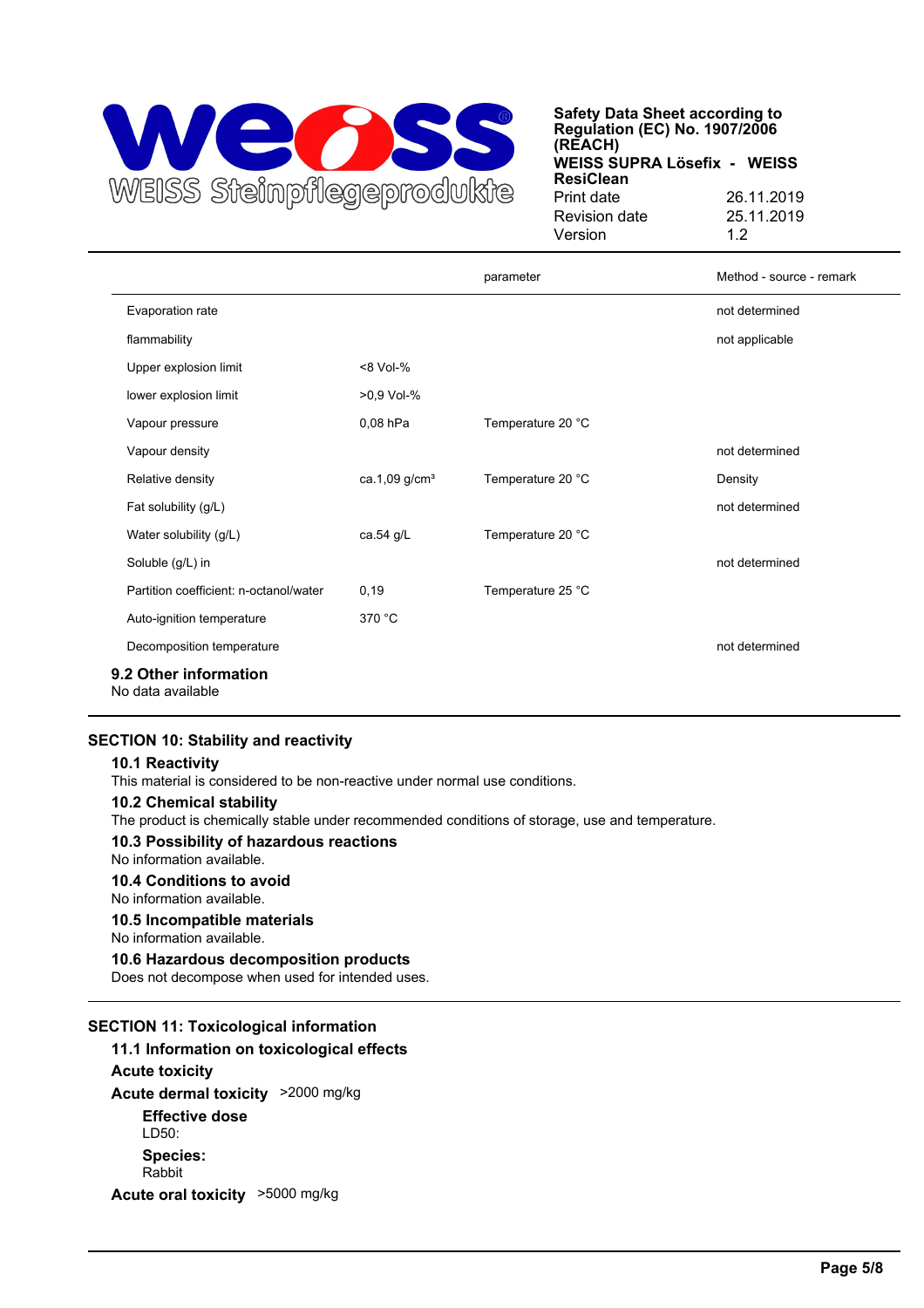

**Effective dose** LD50: **Species:** Rat **skin corrosion/irritation Assessment/classification** Based on available data, the classification criteria are not met. **Respiratory or skin sensitisation Sensitisation to the respiratory tract Assessment/classification** Based on available data, the classification criteria are not met. **Skin sensitisation Assessment/classification** Based on available data, the classification criteria are not met. **CMR effects (carcinogenicity, mutagenicity and toxicity for reproduction) Germ cell mutagenicity Assessment/classification** Based on available data, the classification criteria are not met. **Reproductive toxicity Assessment/classification** Based on available data, the classification criteria are not met. **STOT-single exposure STOT SE 1 and 2 Other information** none **Repeated dose toxicity (subacute, subchronic, chronic) Subacute dermal toxicity** 1000 mg/kg **Effective dose** NOEL(C): **Exposure time** 14 d **Species:** Rat **STOT-repeated exposure STOT RE 1 and 2 Dermal specific target organ toxicity (repeated exposure) Assessment/classification** Based on available data, the classification criteria are not met. **Inhalative specific target organ toxicity (repeated exposure) Assessment/classification** Based on available data, the classification criteria are not met. **Oral specific target organ toxicity (repeated exposure) Assessment/classification** Based on available data, the classification criteria are not met.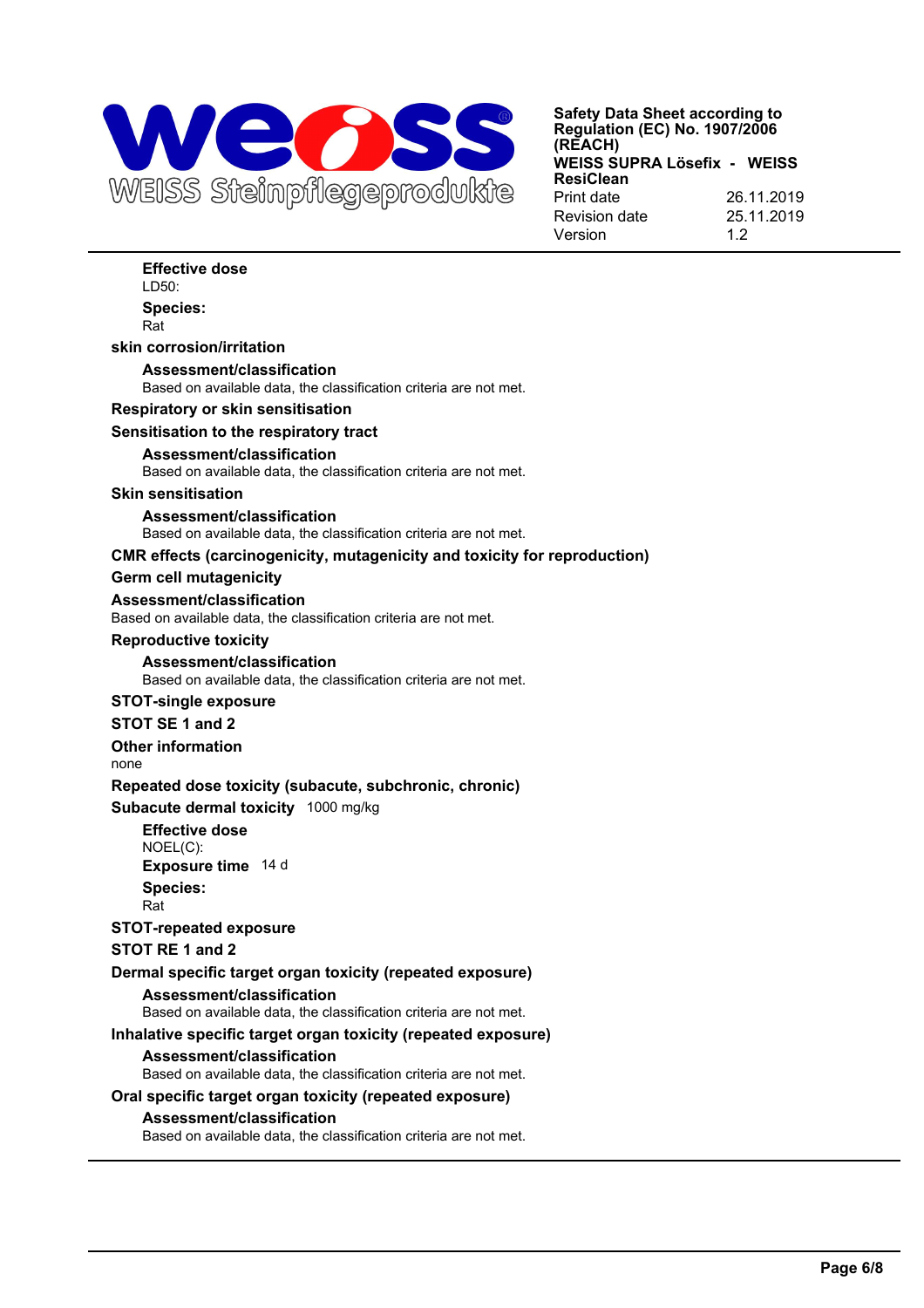

# **SECTION 12: Ecological information**

# **12.1 Toxicity**

**Aquatic toxicity**

**Acute (short-term) toxicity to crustacea** >180 mg/L **Test durarion** 24 h

## **species**

Daphnia magna (Big water flea)

## **12.2 Persistence and degradability**

## **Assessment/classification**

Readily biodegradable (according to OECD criteria).

## **12.3 Bioaccumulative potential**

**Assessment/classification**

# not determined

## **12.4 Mobility in soil**

**Assessment/classification** not determined

## **12.5 Results of PBT and vPvB assessment** not applicable

## **12.6 Other adverse effects**

No information available.

## **SECTION 13: Disposal considerations**

## **13.1 Waste treatment methods**

## **Appropriate disposal / Product**

Handle contaminated packages in the same way as the substance itself.

## **Appropriate disposal / Package**

The allocation of waste identity numbers/waste descriptions must be carried out according to the EEC, specific to the industry and process. Recycle according to official regulations.

## **SECTION 14: Transport information**

|                                                                                            | Land transport (ADR/RID) | Sea transport (IMDG) | Air transport (ICAO-TI / IATA-DGR) |
|--------------------------------------------------------------------------------------------|--------------------------|----------------------|------------------------------------|
| 14.1 UN-No.                                                                                | not applicable           | not applicable       | not applicable                     |
| 14.2 Proper Shipping Name                                                                  | not applicable           | not applicable       | not applicable                     |
| 14.3 Class(es)                                                                             | not applicable           | not applicable       | not applicable                     |
| 14.4 Packing group                                                                         | not applicable           | not applicable       | not applicable                     |
| <b>14.5 ENVIRONMENTALLY</b><br><b>HAZARDOUS</b>                                            | not applicable           | not applicable       | not applicable                     |
| 14.6 Special precautions for user                                                          | not applicable           | not applicable       | not applicable                     |
| 14.7 Transport in bulk according to<br>Annex II of MARPOL 73/78 and the<br><b>IBC Code</b> | not applicable           | not applicable       | not applicable                     |

## **Additional information - Land transport (ADR/RID)**

## **remark**

Not classified for this transport way.